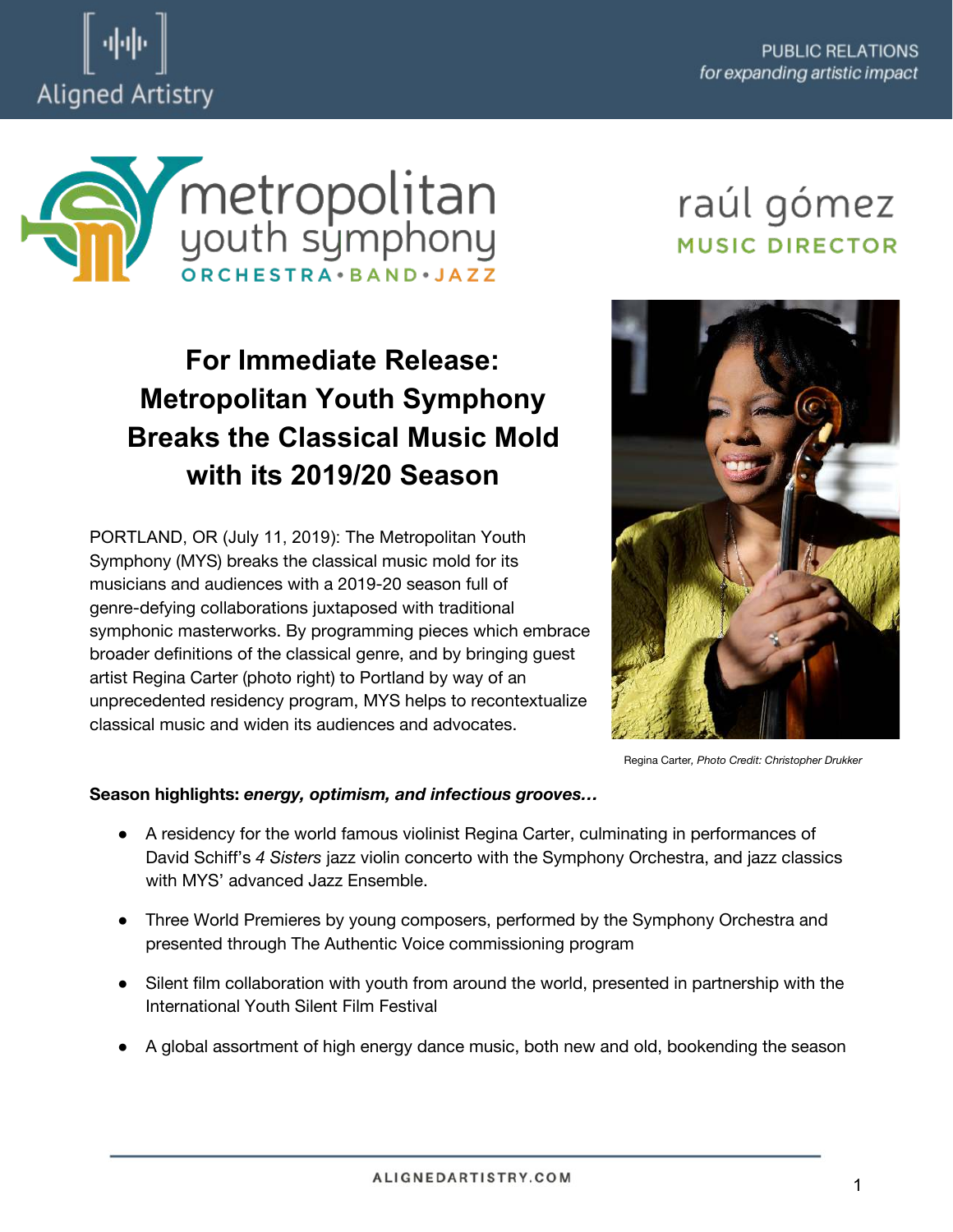

*Composers for The Authentic Voice, 2019-20 L to R: Rohan Srinivasan, Matthew Kaminski, and Grace Miedziak* 

*"MYS's 2019-2020 season is all about pushing the boundaries of what an orchestra can do and*  having a lot of fun while doing so. We will explore a very wide range of music starting with Beethoven *and ending with an eclectic assortment of energetic, modern dance music. Along the way, we have collaborations with young filmmakers, commissions of new works by local young composers and a residence by the amazing Regina Carter, a world-famous jazz violinist who has pushed many boundaries herself. And that's only what our most advanced orchestra is doing! Fourteen other MYS ensembles will perform dynamic, engaging community concerts all season long."* 

- Music Director Rául Gómez, who is beginning his fourth year with the organization

#### **Behind the Music**

By creating a residency for celebrated guest artist Regina Carter, MYS showcases their forward-thinking mission to provide classical music and jazz training under one roof. "Widely considered the finest jazz violinist of her generation," (*New York Times*), Carter will share her artistry by:

- offering an Advanced String Clinic
- hosting an Introduction to Improvisation Workshop
- guiding Jazz Ensemble and Symphony rehearsals including a rehearsal at Self-Enhancement, Inc.
- soloing in David Schiff's acclaimed jazz violin concerto, building on the classical cannon with jazz in a way that is unique to MYS

A master improviser with particular voice and style, Carter is a recipient of the MacArthur Fellows Grant and the Doris Duke Award. Her presence offers the young musicians of MYS the phenomenally enriching opportunity to study with and perform alongside musical genius.

Last season, MYS launched The Authentic Voice commissioning program in partnership with Fear No Music's Young Composers Project to "teach young musicians to use their artistry to empower others and create joy in the world." (Raúl Gómez, Music Director) The partnership gives young composers an opportunity to write for and hear their work performed by full symphony orchestra, while giving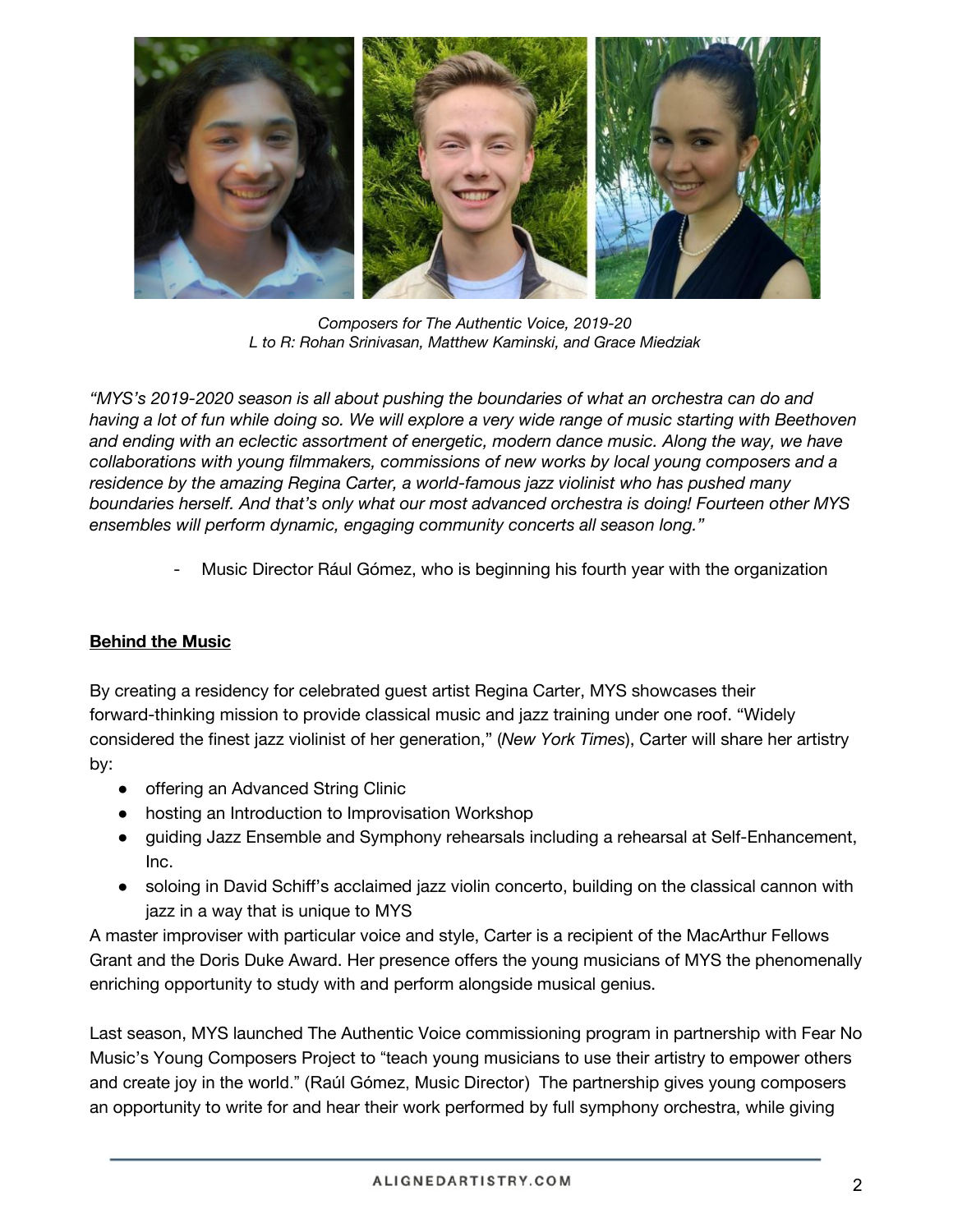ensemble musicians a chance to play never performed music by their peers. Following a tremendously successful initial year, the program expands in this, its second season, to include:

- Three symphonic commissions of new works by local, student composers, developed through Fear No Music's Young Composers Project "which provides unparalleled training and performance opportunities for promising composers" (*Lake Oswego Review*)
- World Premieres of each of these works performed by the MYS Symphony Orchestra at the Arlene Schnitzer Concert Hall
- Eight YCP student arrangements of Nathan Avakian's pipe organ film scores for full orchestra, with two scores arranged by students from Costa Rica performed to film by MYS at the Newmark Theatre in January
- Further opportunities for readings and performances of works by younger composers with other MYS ensembles, including the Concert Orchestra, Vivaldi Strings, Symphonic Band, and MYSticks Percussion Ensemble

"By way of the unprecedented opportunity that this program provides, **Portland is becoming a leader in the development of the next generation of composers." (**Jeff Payne, founder of the Young Composers Project) The Authentic Voice program is made possible through the generous support of Ronni Lacroute.

MYS's annual Concerto Competition inspires the organization's most ambitious students to hone their craft through the mastery of challenging and mature solo repertoire. Each year, a winner is chosen among the strings, and also among the combined category of winds, brass and percussion, with both students being presented in performance with the Symphony Orchestra in spring concerts at the Arlene Schnitzer Concert Hall. Aside from providing these students with tremendous experience and opportunity, these performances serve to introduce some of MYS's star players to the community, strengthening audience connection to the orchestra.

Through strong partnerships and collaboration among pillars of Portland's arts community and beyond, MYS continues to expand the impact of its programs. In the 2019-20 season, MYS collaborates with Fear No Music's Young Composers Project; the International Youth Silent Film Festival; BodyVox's Junior Artist Generator; the Oregon International Ballet Academy; and Boston's Grammy-nominated, self-conducted chamber orchestra A Far Cry.

## **2019/20 Concert Season - Downtown Series**

#### **BEETHOVEN 7**

**Sunday, November 10, 2019, 7:30 pm; The Arlene Schnitzer Concert Hall** MYS Symphony Orchestra, Music Director Rául Gómez Kevin Tsai (MYS Concerto Competition Winner, Strings)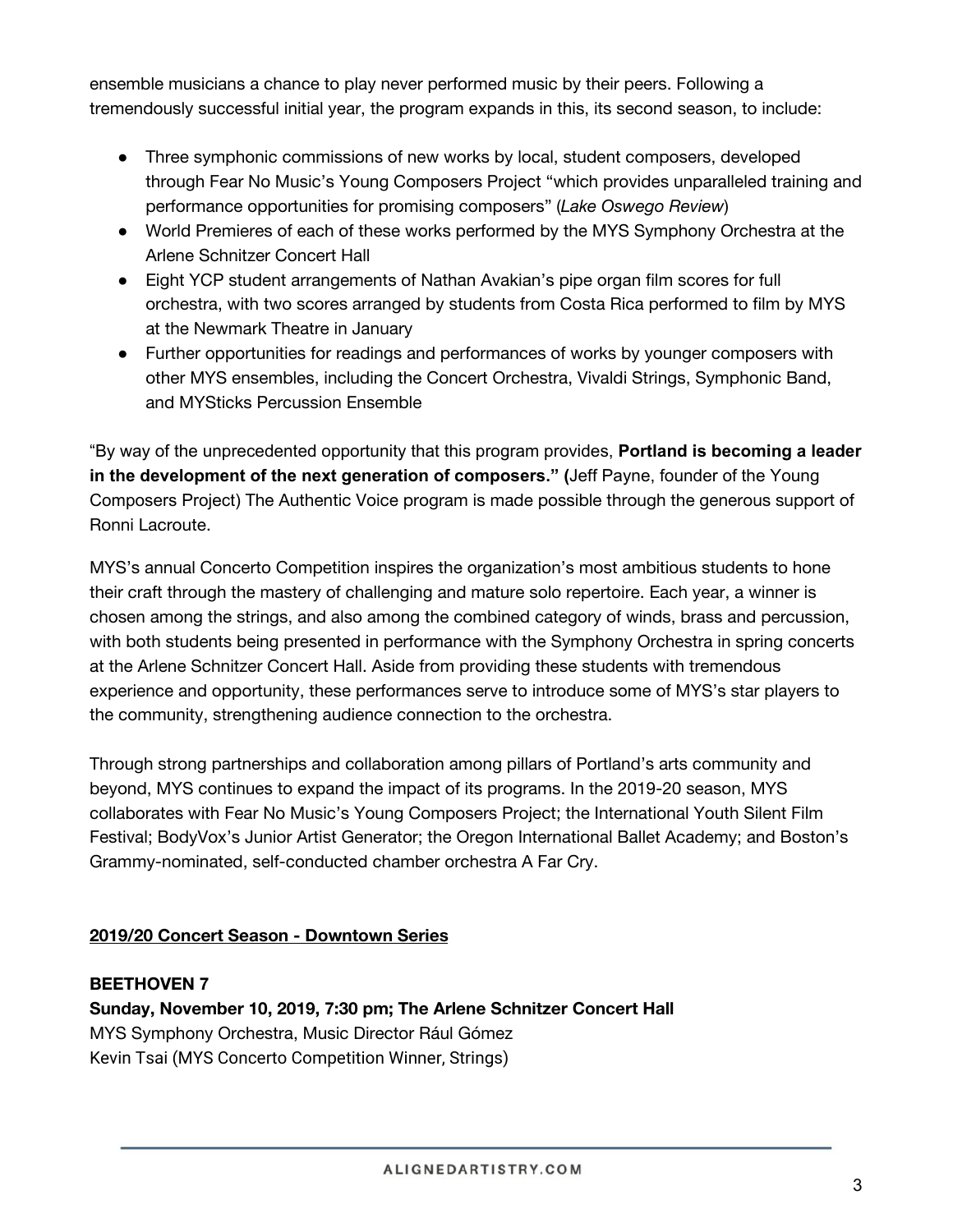Joan Tower, *For the Uncommon Woman*  Matthew Kaminski, World Premiere TBA (part of The Authentic Voice program) Henryk Wieniawski, *Violin Concerto No. 1* (movement 1) Ludwig van Beethoven, *Symphony No. 7*

Beethoven's *Symphony No. 7*, nicknamed "The Apotheosis of the Dance," kickstarts the season's momentum with the ultimate symphonic dance experience. The lilting themes of the first movement give way to the slow and steady but captivating pulse of the second which develops with swirling, layered melodies. The forward motion continues to build through the raucous and unrelenting 3rd and 4th movements.

Music Director Rául Gómez also leads the Symphony Orchestra in a world premiere by Matthew Kaminski, the first of three symphonic premieres by young composers which comprise this season's Authentic Voice program, presented in partnership with Fear No Music's Young Composers Project (see above for more information). A pianist and multiple award-winning composer, Matthew is a member of Cascadia Composers and is active on his student council at Mountainside High School.

Lake Oswego High School senior Kevin Tsai solos in the highly romantic first movement from *Violin Concerto No. 1* by Polish violin virtuoso Henryk Wieniawski. The piece's especially impressive cadenza features multiple-stopping, harmonics, and lines reaching into the highest stratosphere.

Dedicated to adventurous, risk-taking women, Joan Tower's *For the Uncommon Woman* makes a clear statement in reference to MYS's commitment to inclusive programming.

#### **LIGHTS, CAMERA, MUSIC!**

**Sunday, January 12, 2020, 7:30 pm; The Newmark Theatre**  MYS Symphony Orchestra, Music Director Rául Gómez International Youth Silent Film Festival MYS Concerto Competition Winner

Film music medley overture Nicole Buetti, *Odyssey Overture for Orchestra*  Concerto TBD, featuring MYS Competition Winner Nathan Avakian, film soundtracks, arranged by Young Composers Project students

This unprecedented collaborative concert with the International Youth Silent Film Festival celebrates new voices in film and composition. Ten award-winning short films by young filmmakers from around the world receive an airing in concert with MYS's Symphony Orchestra performing brand new arrangements of Nathan Avakian's soundtracks. Young composers from Portland and beyond will adapt these scores, originally for pipe organ, for full orchestra.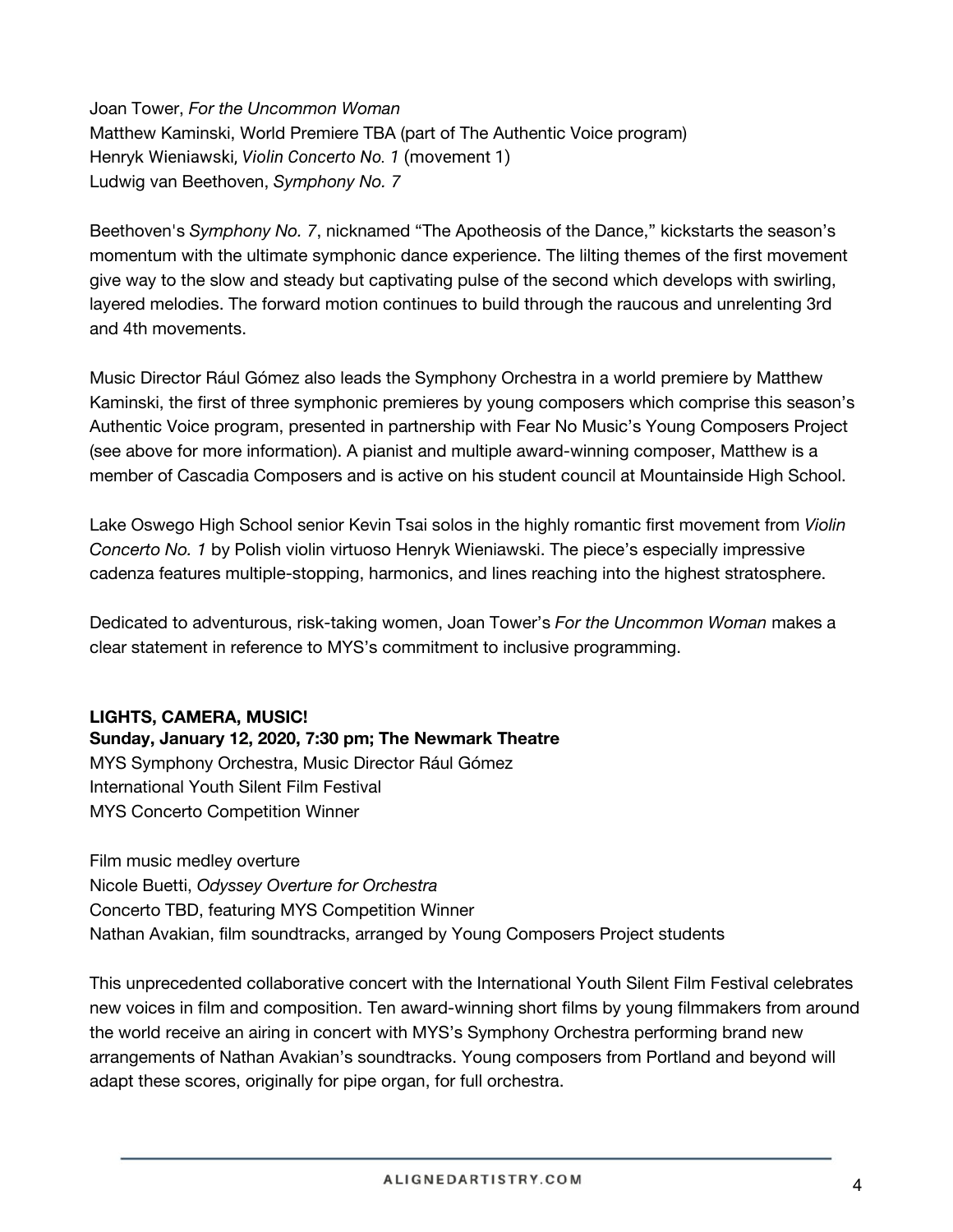The concert also includes *Odyssey Overture for Orchestra* by Portland's own Nicole Buetti *.* In addition to being a composer, Nicole frequently coaches MYS's woodwind students. This new work is dedicated to Buetti's father, who instilled in her a love for science, *Star Trek*, and *Star Wars.*  Following its premiere last fall with the Vancouver Symphony Orchestra, the piece received a glowing review in *Oregon ArtsWatch* which noted its "colorful, confident orchestration" and "gorgeous melody… If Bartók had Gone West to write music for action movies, it might have sounded like this."

Additionally, MYS performs a concerto featuring a solo performance by one of Oregon's gifted pre-collegiate musicians: a 2020 MYS Concerto Competition winner.

## **REGINA CARTER PLAYS 4 SISTERS**

**Sunday, March 8, 2020, 7:30 pm; The Arlene Schnitzer Concert Hall** MYS Symphony Orchestra, Music Director Rául Gómez MYS Jazz Ensemble, Director Ryan Meagher Guest Artist, Regina Carter

Grace Miedziak, World Premiere TBA (part of The Authentic Voice program) World Premiere TBA (from the Portland Jazz Composers Ensemble young composers program) David Schiff, *4 Sisters* violin concerto (West Coast Premiere)

This very special concert brings guest artist Regina Carter to Portland audiences, as she joins the advanced MYS Symphony Orchestra as soloist in the West Coast Premiere of David Schiff's *4 Sisters* jazz violin concerto. The acclaimed work honors musical greats Aretha Franklin, Ella Fitzgerald, Billie Holiday and Sarah Vaughan in signature style:

*David Schiff's engaging jazz violin concerto… allow(s) Carter to announce her charismatic presence by painting the air with swing… Schiff is clever…* Four Sisters *is a jazz piece, period — but written by a composer on intimate terms with Stravinsky and Ives as well as Ellington."*  - Mark Stryker, *Detroit Free Press* 

Composer Grace Miedziak, a 17-year-old attending early college classes at Central Oregon Community College, composes the second of this season's three Authentic Voice symphonic commissions. Also a pianist and vocalist, Grace's interests extend to music as a therapeutic tool for the elderly. She plans to pursue a college degree in composition and has been recognized twice as an Honored Composer by OMTA.

Finally, audiences enjoy the rare treat of watching MYS's advanced Jazz students perform with Regina Carter herself in an amazing set of jazz classics, and a brand new piece written for this program from the Portland Jazz Composers Ensemble young composers program.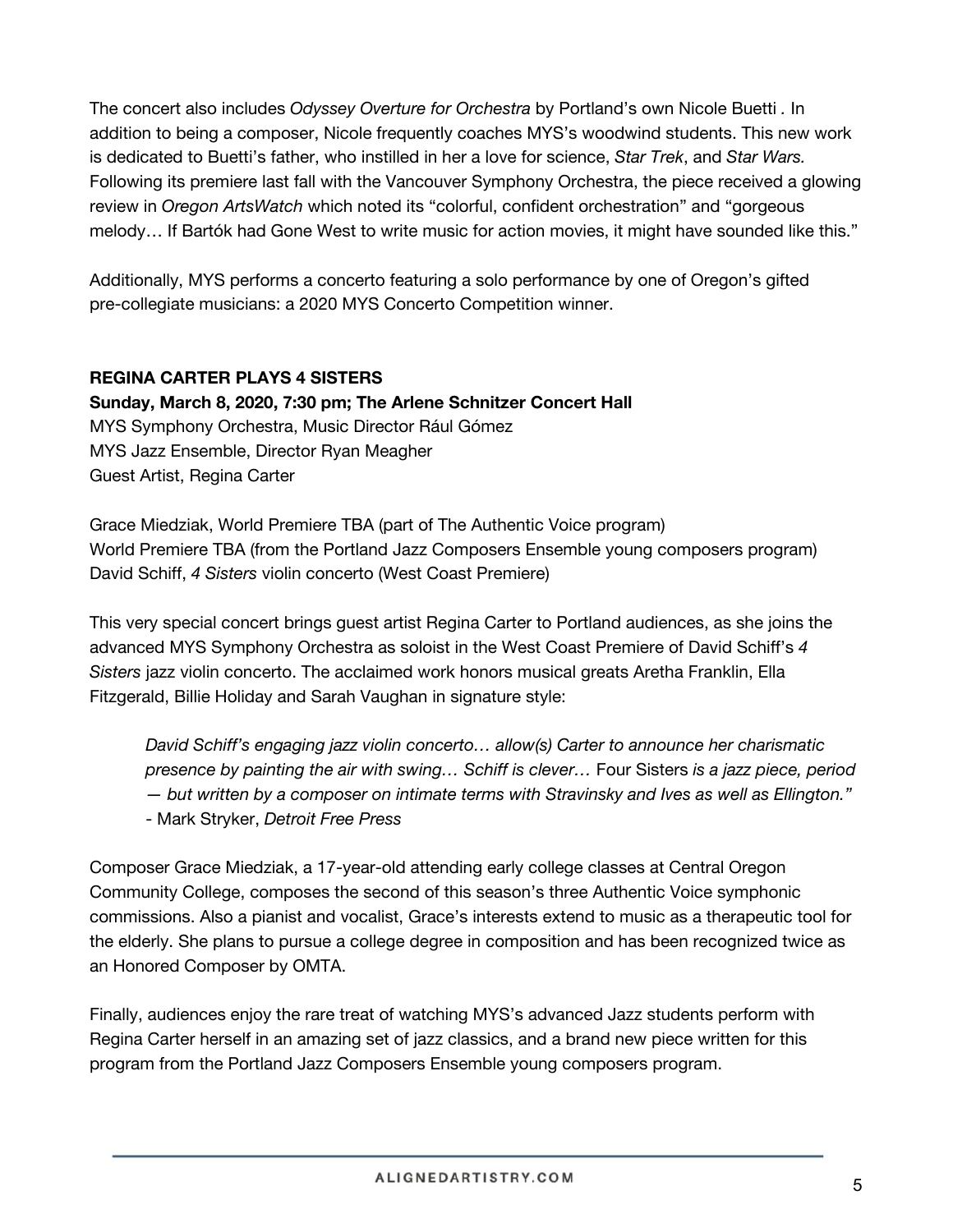#### **DANCE PARTY: THEN AND NOW!**

**Sunday, May 24, 2020, 7:30pm; The Arlene Schnitzer Concert Hall**

MYS Symphony Orchestra, Music Director Rául Gómez MYS Concerto Competition Winner

Johann Strauss, Jr., *On the Beautiful Blue Danube*, op.314 Rohan Srinivasan, World Premiere TBA (part of The Authentic Voice program) Concerto TBD, featuring MYS Competition Winner Johannes Brahms, *Hungarian Dance No. 5*  Antonín Dvořák, *Slavonic Dance* Op. 46. No. 1 in C major: *Presto*  José Pablo Moncayo, *Huapango*  Aram Khachaturian, *Sabre Dance*  William Grant Still, *A New Orleans Street*  Leonard Bernstein, *Mambo* from *West Side Story*  Gabriela Lena Frank, *Mestizo Waltz*  Kenji Bunch, *Groovebox Fantasy* 

This groove infused, high energy program features dance music from the past 150 years, from countries including Germany, Austria, the Czech Republic, Armenia, Mexico, Brazil, and the US.

Celebrating young leaders in music, the season's three-part Authentic Voice collaboration between MYS and the Fear No Music concludes with a world premiere by 16 year old Rohan Srinivasan, a sophomore at Sunset High School. A jazz drummer and former cellist, Rohan is active in clubs including racquetball, speech and debate, and the National Honor Society and enjoys painting, hiking, and biking.

In addition, Mr. Gómez brings out one of Portland's most accomplished young musicians, a winner of the 2020 MYS Concerto Competition, to take a solo turn with the orchestra.

#### **Tickets: \$5-45 at [www.playmys.org](http://www.playmys.org/) or call 503-239-4566**

#### **Metropolitan Youth Symphony**

*The Metropolitan Youth Symphony "offers not only a chance to encounter some excellent music we should all be hearing more often on classical concerts, but also these accomplished young musicians and their visionary conductor." - Oregon ArtsWatch (January 2, 2019)* 

With a foundational commitment to access, the Metropolitan Youth Symphony educates, develops and promotes over 500 young musicians of all ages and levels of experience each year in one of the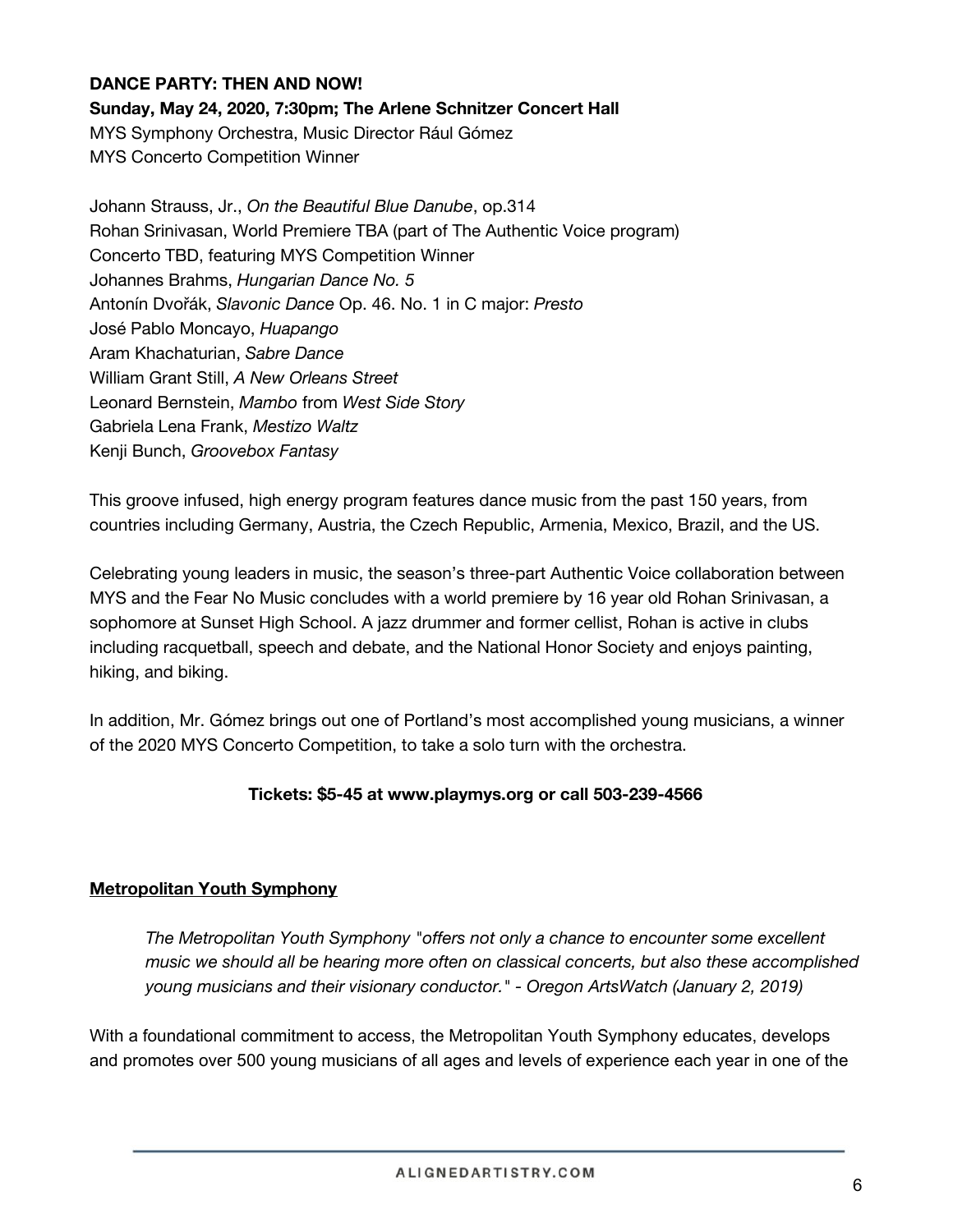nation's largest youth orchestra programs. Operating fourteen ensembles at beginning to advanced levels including orchestra, band, percussion, and jazz, MYS nurtures the whole musician, providing theory classes, instrumental coaching, small groups, and opportunities to collaborate with performers across artistic disciplines.

Committed to providing students with a wide range of artistic experiences, MYS partners with diverse organizations from around the community and beyond. Past collaborators include Oregon Symphony Maestro Carlos Kalmar and members of the Oregon Symphony, Mariachi Una Voz (Hillsboro) and Mariachi Tradición (Forest Grove), composer Gabriela Lena Frank, the Grammy-nominated chamber ensemble A Far Cry, Friends of Chamber Music and the Brooklyn-based PROJECT Trio, and Orchestra of the Americas.

Uplifting Oregon families across the cultural and socioeconomic spectrum, Metropolitan Youth Symphony provides tuition-free beginning strings, as well as tuition assistance, loaner instruments, and in-school concerts in low-income neighborhoods. MYS ensembles reflect a broad diversity of cultures and life experiences while fostering a tight-knit community through music, collaboration, peer support, and self-expression. In response to rapid growth in the metropolitan area, MYS has established a satellite string program in Hillsboro, Oregon.

Auditions for MYS ensembles are held in June, August, November, and by appointment. For more information and to register go to: *[www.playmys.org](http://www.playmys.org/)*.

## **Music Director Raúl Gómez**

Conductor, violinist, and violist Raúl Gómez begins his fourth season as Music Director of the Metropolitan Youth Symphony. Recently selected as one of six conductors to be featured in the League of American Orchestra's 2018 Bruno Walter National Conductor Preview, Mr. Gómez competed for the honor with nearly 150 applicants from around the world. Hosted by the Nashville Symphony and music director Giancarlo Guerrero, the Preview selects conductors for their "experience, talent, leadership, and commitment to a career in service to American orchestras."

A native of Costa Rica, Mr. Gómez's recent and upcoming engagements include multiple appearances with the Louisiana Philharmonic Orchestra, the Oregon Symphony, the Chamber Orchestra of San Antonio and Acadiana Symphony Orchestra, as well as appearances in Mexico, Brazil and Costa Rica. Previously he has held positions with youth orchestras in Louisiana and Mississippi, and at the Orchestra of the Americas. Gómez received masters and doctoral degrees from Louisiana State University where he studied with Carlos Riazuelo (conducting), Kevork Mardirossian and Espen Lilleslåtten (violin/viola). Additional conducting training includes a fellowship at the Aspen Music Festival.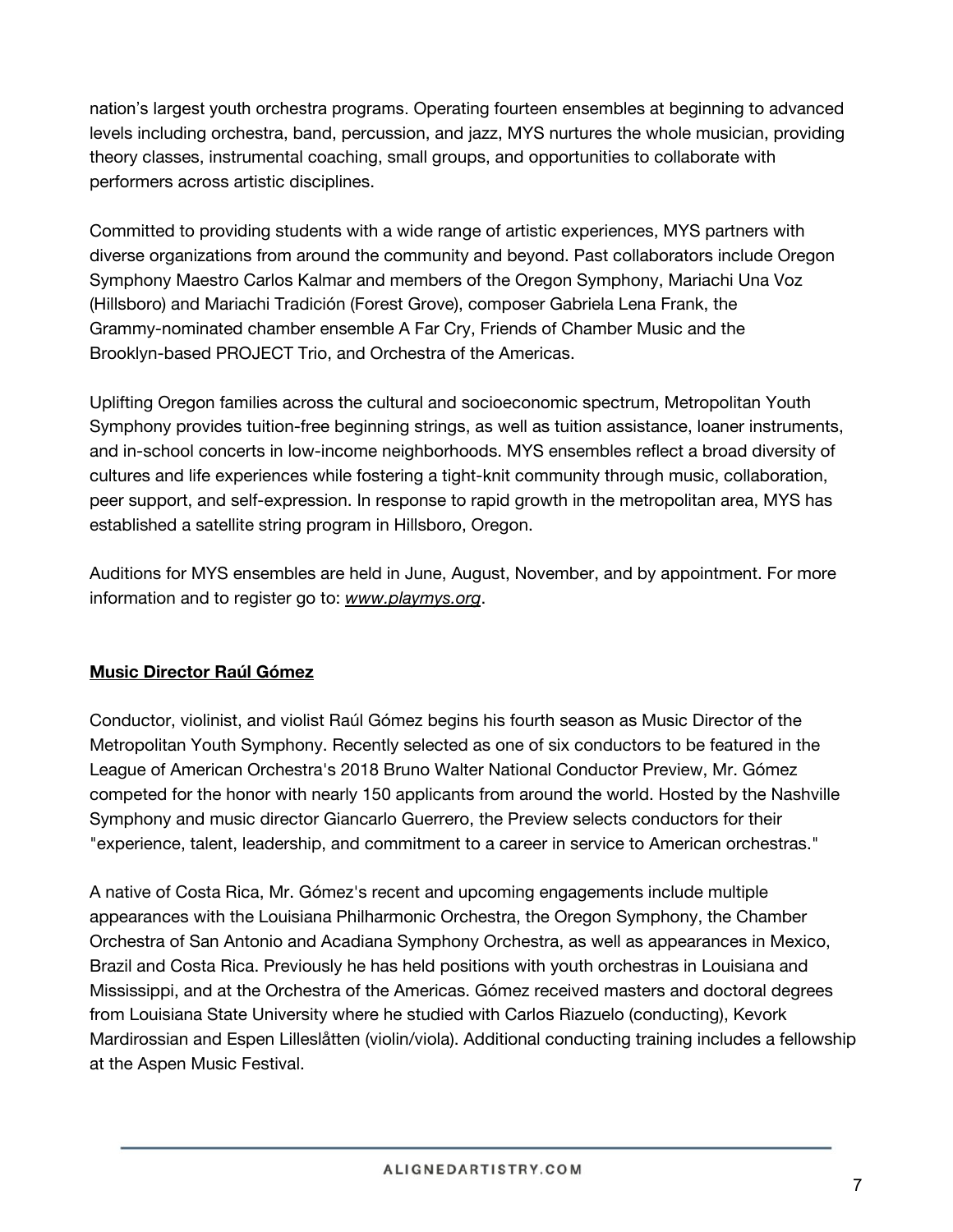In 2018, Gómez and MYS Executive Director Diana Scoggins received the Schnitzer Wonder Award on behalf of MYS by Jordan Schnitzer and the Oregon Symphony. The award honors individuals and organizations that strengthen community through programs for young people and the arts. Learn more at *www.raulgomezrojas.com*.

## **2019/20 Season Artistic Partners**

## **Regina Carter**

For Grammy-nominated artist Regina Carter, the violin isn't simply an improvisational vehicle; it's a passport to unexpected realms. Her quest for beauty combined with her passion for excellence did not escape the attention of the MacArthur Foundation, which awarded Regina their prestigious MacArthur fellowship 'genius grant.' San Francisco Performances also took note of Regina's exceptional work and appointed her Artist-in-Residence for five years. She also served as one of the Resident Artistic Directors for the discerning SFJAZZ during its inaugural season in its spectacular new home. Most recently, the acclaimed violinist was awarded a Doris Duke Artist Award, and in 2018 was appointed as the Director of the New Jersey Performing Arts Center's All-Female Jazz Residency, a unique summer immersion program for aspiring women jazz professionals.

Her albums reflect that singular quest for beauty – in 1995, Regina released her self-titled solo debut on Atlantic Records. She released three more albums in rapid succession after her debut *Something for Grace* (1997), *Rhythms of the Heart* (1999) and *Motor City Moments* (2000). Traveling to Genoa, Italy and making history being the first jazz musician and African American to play the Guarneri Del Gesu violin inspired her next effort, *Paganini: After a Dream* in 2003. *I'll Be Seeing You: A Sentimental Journey* (2006) became a powerful and heartfelt tribute to her late mother. The connection to family, history, and tradition continued into *Reverse Thread* (2010) and *Southern Comfort* (2014), drawing ties between her own African heritage and her family's history. Her most recent release, *Ella: Accentuate the Positive* (2017), celebrates the music and spirit of her inspiration: musical legend Ella Fitzgerald. For more information, visit *reginacarter.com*.

## **Fear No Music, Young Composers Project**

Led by acclaimed composer and violist Kenji Bunch, Fear No Music promotes music education through public performance of modern and contemporary classical music, and groundbreaking youth mentorship in composition. Answering a call to encourage and cultivate musical curiosity and creativity in the next generation, the group established the Young Composers Project in 1997, and now provides training in music composition to young people grades six to twelve. Learn more at *ycp.fearnomusic.org*.